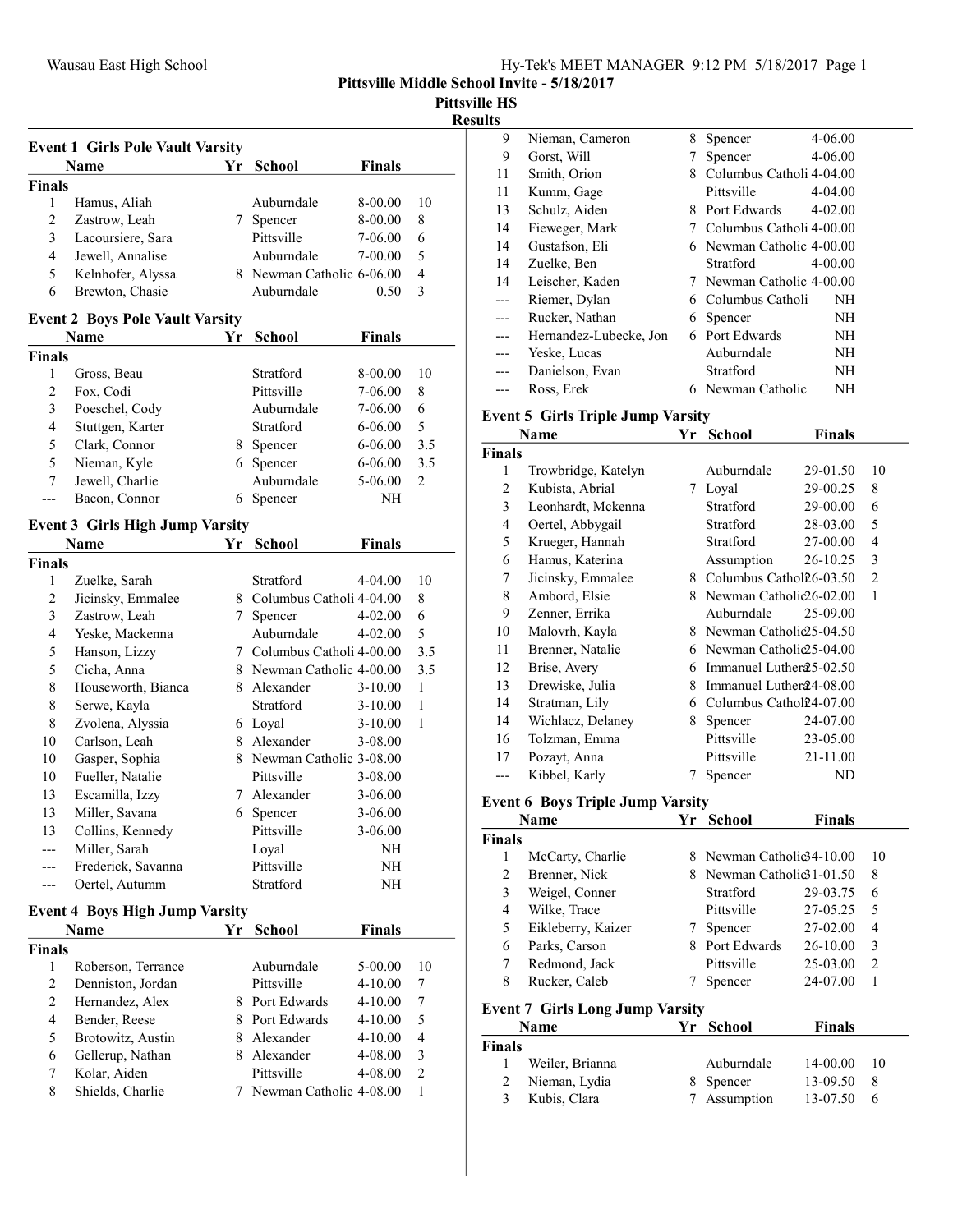|  |  | Hy-Tek's MEET MANAGER 9:12 PM 5/18/2017 Page 2 |  |  |  |  |
|--|--|------------------------------------------------|--|--|--|--|
|--|--|------------------------------------------------|--|--|--|--|

Pittsville HS

Results

| Finals  (Event 7 Girls Long Jump Varsity) |                    |             |                             |               |                |  |
|-------------------------------------------|--------------------|-------------|-----------------------------|---------------|----------------|--|
|                                           | <b>Name</b>        |             | Yr School                   | <b>Finals</b> |                |  |
| $\overline{4}$                            | Redmond, Julia     |             | Pittsville                  | 13-05.00      | 5              |  |
| 5                                         | Rennhack, Chloe    |             | Auburndale                  | 13-05.00      | $\overline{4}$ |  |
| 6                                         | Torbey, Mira       |             | 6 Columbus Catholi 3-03.00  |               | 3              |  |
| 7                                         | Hainz, Heavyn      | 7           | Spencer                     | 13-00.00      | $\overline{c}$ |  |
| 8                                         | Ortner, Savanna    |             | Pittsville                  | 13-00.00      | 1              |  |
| 9                                         | Mannigel, Zalexis  | 8.          | Spencer                     | 12-09.50      |                |  |
| 10                                        | Meissner, Mia      |             | Auburndale                  | x12-09.00     |                |  |
| 10                                        | Daniels, Lily      | 7           | Assumption                  | 12-09.00      |                |  |
| 10                                        | Karl, Jordyn       |             | Auburndale                  | 12-09.00      |                |  |
| 13                                        | Weinfurter, Tori   |             | Pittsville                  | 12-07.00      |                |  |
| 14                                        | Smith, Kya         |             | 7 Alexander                 | 12-06.00      |                |  |
| 15                                        | Weis, Emma         |             | 8 Newman Catholic 2-05.00   |               |                |  |
| 16                                        | Hintz, Carly       |             | 8 Assumption                | 12-02.00      |                |  |
| 17                                        | McChesney, Maddie  |             | 6 Alexander                 | 12-01.00      |                |  |
| 17                                        | Ertl, Josie        |             | Auburndale                  | x12-01.00     |                |  |
| 19                                        | Jennings, Aliyah   |             | 6 Immanuel Lutheral 1-11.00 |               |                |  |
| 19                                        | Yeske, Mackenna    |             | Auburndale                  | x11-11.00     |                |  |
| 21                                        | Hauke, Gracie      |             | Stratford                   | 11-05.00      |                |  |
| 21                                        | Peters, Tegan      |             | 8 Newman Catholic11-05.00   |               |                |  |
| 23                                        | Wehrman, Emily     | $7^{\circ}$ | Spencer                     | x11-04.00     |                |  |
| 24                                        | Smith, Paige       | $7^{\circ}$ | Loyal                       | 11-02.00      |                |  |
| 25                                        | Hederer, Brianna   |             | 8 Loyal                     | 11-01.00      |                |  |
| 26                                        | Hoffman, Billie    |             | Stratford                   | 10-10.00      |                |  |
| 27                                        | Aumann, Halle      |             | 6 Loyal                     | 10-08.50      |                |  |
| 28                                        | Haupt, Janelle     | $7^{\circ}$ | Columbus Catholil 0-07.00   |               |                |  |
| 28                                        | Hanten, Isabella   |             | 6 Port Edwards              | 10-07.00      |                |  |
| 30                                        | Garcia-Moya, Maria |             | 6 Columbus Catholi 0-05.50  |               |                |  |
| 31                                        | Schultz, Kaycee    |             | 6 Immanuel Luthera 0-03.00  |               |                |  |
| 32                                        | Kawleski, Alaina   |             | 6 Alexander                 | $x10-01.00$   |                |  |
| 32                                        | Garza, Sophia      | 7           | Alexander                   | 10-01.00      |                |  |
| 34                                        | McDonald, Shayla   |             | 7 Port Edwards              | 9-11.00       |                |  |
| 35                                        | Riemer, Alivea     |             | 8 Port Edwards              | 9-10.50       |                |  |
| 36                                        | Schooley, Rachel   |             | Pittsville                  | x9-07.00      |                |  |
| 37                                        | Groth, Callan      |             | 6 Newman Catholic 8-04.00   |               |                |  |
| 38                                        | Drewiske, Kara     |             | 5 Immanuel Luthera 7-06.00  |               |                |  |
| 39                                        | McIntyre, Abenet   |             | 6 Newman Catholic 7-01.00   |               |                |  |
| 40                                        | Kerman, Kayla      | 7           | Assumption                  | $x1-01.00$    |                |  |

#### Event 8 Boys Long Jump Varsity

|               | Name                    | Yr | <b>School</b>             | Finals   |                |
|---------------|-------------------------|----|---------------------------|----------|----------------|
| <b>Finals</b> |                         |    |                           |          |                |
| 1             | Freeberg, Reuben        | 8  | Port Edwards              | 17-05.00 | 10             |
| 2             | Wood, Will              | 8  | Alexander                 | 16-06.00 | 8              |
| 3             | Miller, Bryan           |    | 8 Newman Catholic 5-08.00 |          | 6              |
| 4             | Brotowitz, Leo          |    | 6 Alexander               | 15-08.00 | 5              |
| 5             | Lundgren, Carl          |    | Auburndale                | 13-11.00 | 4              |
| 6             | Cardelli, Nathan        | 8  | Assumption                | 13-05.75 | 3              |
| 7             | Lee, Noah               |    | Assumption                | 13-05.00 | $\overline{2}$ |
| 8             | Grimm, Wyatt            |    | Pittsville                | 13-03.00 | 1              |
| 9             | Carlson, Gunnar         |    | Pittsville                | 13-02.00 |                |
| 10            | Fetterer, Dominick      |    | Immanuel Lutherd 2-09.50  |          |                |
| 11            | Schmidt, Carson         |    | Spencer                   | 12-09.00 |                |
| 12            | Hemauer, Jonah          | 8  | Newman Catholic 2-08.00   |          |                |
| 13            | Hernandez-Lubecke, Hunt |    | 7 Port Edwards            | 12-07.00 |                |

| 14 |                |   | 5 Immanuel Lutherd 2-05.00 |
|----|----------------|---|----------------------------|
|    | Schultz, Manny |   |                            |
| 15 | Parks, Carson  | 8 | Port Edwards<br>12-03.00   |
| 16 | Fischer, Kevin | 8 | Columbus Catholi 2-02.00   |
| 17 | Lanzi, Joe     |   | $11 - 06.00$<br>Assumption |
| 18 | Maher, Jesse   |   | 6 Port Edwards $x10-09.50$ |
| 19 | Ruggles, Jaden | 8 | 10-06.00<br>Loyal          |
| 20 | DeByle, Zach   |   | 6 Newman Catholic 0-01.50  |
| 21 | Kumm, Ethan    |   | 7 Columbus Cathold 0-00.00 |
| 22 | Radke, Connor  |   | 9-09.00<br>Stratford       |
| 23 | Statz, cade    |   | Assumption<br>x8-09.00     |
| 24 | Trickle, Ben   | 6 | Immanuel Luthera 8-07.00   |
|    | Stoflet, Colin |   | Immanuel Luthera<br>ND     |

# Event 9 Girls Discus Throw Varsity

| Name          |                     | Yr | School             | Finals    |                |
|---------------|---------------------|----|--------------------|-----------|----------------|
| <b>Finals</b> |                     |    |                    |           |                |
| 1             | Frederick, Savanna  |    | Pittsville         | 69-00     | 10             |
| 2             | Pelot, Dezerae      |    | Pittsville         | 69-00     | 8              |
| 3             | Martin, Taylor      |    | 7 Port Edwards     | 68-05     | 6              |
| 4             | Hughes, Emily       |    | Stratford          | 61-03     | 5              |
| 5             | Kundinger, Erika    |    | Auburndale         | 58-06     | $\overline{4}$ |
| 6             | Downs, Rebekah      |    | Pittsville         | 58-01     | 3              |
| 7             | Draxler, Layne      | 7  | Newman Catholic    | 56-05     | $\overline{2}$ |
| 8             | Duda, Brianna       | 7  | Columbus Catholi   | 54-04     | $\mathbf{1}$   |
| 9             | Peroshek, Haven     | 7  | Loyal              | 54-00     |                |
| 10            | Schmidt, Kaitlyn    | 7  | Spencer            | 53-09     |                |
| 11            | Larsh, Allison      |    | Auburndale         | 52-05     |                |
| 12            | Elmhorst, Abby      | 7  | Alexander          | 50-06     |                |
| 13            | Klinner, Birkie     | 7  | Newman Catholic    | $47 - 11$ |                |
| 14            | Herman, Makayla     |    | 5 Immanuel Luthera | 47-07     |                |
| 15            | Amundson, Mataya    |    | 6 Alexander        | $45-02$   |                |
| 16            | Richardson, Autumn  |    | Auburndale         | 44-04     |                |
| 17            | Hasenohrl, Lilly    |    | Auburndale         | x43-08    |                |
| 18            | Kaja, Ally          | 7  | Immanuel Luthera   | 39-06     |                |
| 19            | Vitello, Jade       | 7  | Port Edwards       | 39-05     |                |
| 20            | Gauger, Heidi       | 7  | Loyal              | 39-04     |                |
| 21            | Wilcox, Emma        |    | 6 Auburndale       | $x38-00$  |                |
| 22            | Klamrowski, Delaney |    | Pittsville         | $x37-10$  |                |
| 23            | Zschernitz, Jadyn   | 6  | Spencer            | 36-03     |                |
| ---           | Folz, Alexis        |    | Stratford          | ND        |                |

## Event 10 Boys Discus Throw Varsity

| Name          |                    | Yr | <b>School</b>           | <b>Finals</b> |    |
|---------------|--------------------|----|-------------------------|---------------|----|
| <b>Finals</b> |                    |    |                         |               |    |
| 1             | Cleary, Logan      | 8  | Alexander               | 117-10        | 10 |
| 2             | Palvicek, Dustin   | 8  | Alexander               | 114-04        | 8  |
| 3             | Petersen, Zach     | 8  | Port Edwards            | 108-10        | 6  |
| 4             | Balko, Blake       |    | Immanuel Luthera 104-03 |               | 5  |
| 5             | Fowler, Jesse      |    | Auburndale              | 101-06        | 4  |
| 6             | Drexler, Drey      |    | Stratford               | 92-02         | 3  |
| 7             | Theil, Bryce       |    | Auburndale              | 92-02         | 2  |
| 8             | Hanten, Ben        | 8. | Port Edwards            | 91-03         | 1  |
| 9             | Miller, Braedon    | 8  | Spencer                 | $90 - 05$     |    |
| 10            | Treutel, Johnny    |    | Stratford               | 83-07         |    |
| 11            | LeMay, Christian   | 8  | Loyal                   | $72-10$       |    |
| 11            | Fetterer, Dominick |    | Immanuel Luthera        | $72 - 10$     |    |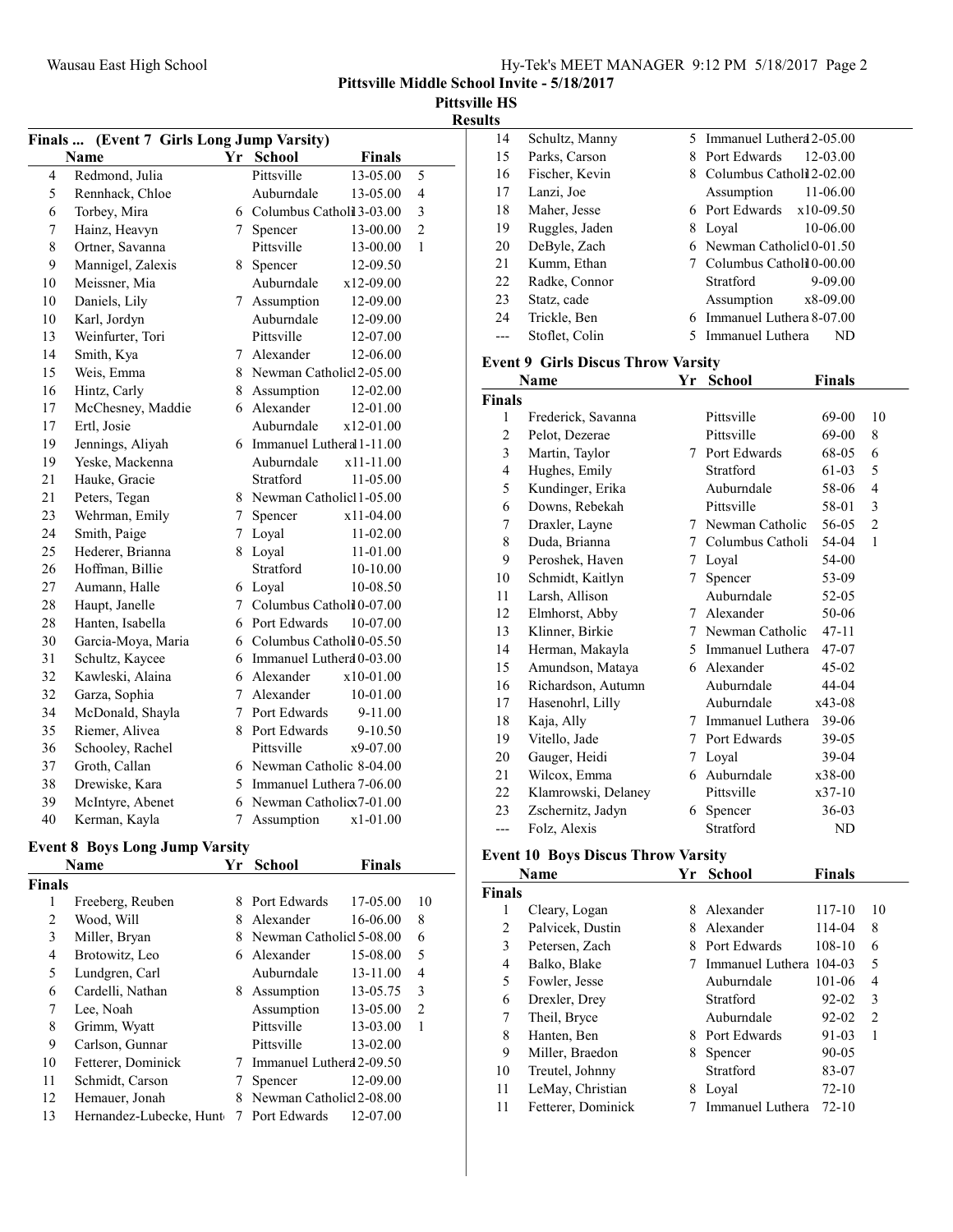| Hy-Tek's MEET MANAGER 9:12 PM 5/18/2017 Page 3 |  |
|------------------------------------------------|--|
|------------------------------------------------|--|

Pittsville Middle School Invite - 5/18/2017

#### Pittsville HS

#### Results

|                | Finals  (Event 10 Boys Discus Throw Varsity) |                 |                           |               |                          |
|----------------|----------------------------------------------|-----------------|---------------------------|---------------|--------------------------|
|                | Name                                         |                 | Yr School                 | <b>Finals</b> |                          |
| 13             | Barnes, Dane                                 | 8               | Newman Catholic           | 71-09         |                          |
| 14             | Hildebrandt, Caden                           | $\tau$          | Port Edwards              | 69-11         |                          |
| 15             | Much, Brody                                  | 8               | Spencer                   | 69-06         |                          |
| 16             | Sullivan, Alec                               | 8               | Assumption                | 67-02         |                          |
| 17             | Griepentrog, Aidan                           | 8               | Spencer                   | 62-07         |                          |
| 18             | Kumm, Gage                                   |                 | Pittsville                | 58-07         |                          |
| 19             | Leischer, Kaden                              | 7               | Newman Catholic           | 58-05         |                          |
| 20             | Burch, Simon                                 |                 | 6 Alexander               | 58-02         |                          |
| 21             | Stormoen, Paul                               | 7               | Port Edwards              | x56-07        |                          |
| 22             | Gasper, Wyatt                                | 6               | Newman Catholic           | $54-10$       |                          |
| 23             | Griepentrog, Carter                          | 6               | Spencer                   | x53-06        |                          |
| 23             | Rucker, Nathan                               | 6               | Spencer                   | x53-06        |                          |
| 25             | Heinz, Peyton                                | 7               | Newman Catholic x51-06    |               |                          |
| 26             | Empey, Parker                                |                 | Auburndale                | 49-06         |                          |
| 27             | Hoglund, Sheamus                             | 6               | Columbus Catholi          | 49-03         |                          |
| 28             | Wolf, Alex                                   | 6               | Spencer                   | x45-07        |                          |
| 29             | Petersen, Dalton                             | 6               | Alexander                 | x44-07        |                          |
| 30             | Mauritz, Isaac                               | 6               | Columbus Catholi          | $42 - 04$     |                          |
| 31             | McGiveron, Jake                              | 6               | Columbus Catholi          | 41-08         |                          |
| 32             | Hannasch, Maverick                           | 6               | Columbus Catholi x40-03   |               |                          |
| 33             | Klamrowski, Jon                              |                 | Pittsville                | $40 - 00$     |                          |
|                | <b>Event 11 Girls Shot Put Varsity</b>       |                 |                           |               |                          |
|                | Name                                         | Yr              | <b>School</b>             | Finals        |                          |
| Finals         |                                              |                 |                           |               |                          |
| 1              | Fillmore, Morgan                             |                 | 8 Immanuel Luther30-07.00 |               | 10                       |
| $\overline{c}$ | Hughes, Emily                                |                 | Stratford                 | 29-07.00      | 8                        |
| 3              | Pelot, Dezerae                               |                 | Pittsville                | 26-10.50      | 6                        |
| 4              | Schmidt, Kaitlyn                             | $7\overline{ }$ | Spencer                   | 24-04.75      | 5                        |
| 5              | Gauger, Heidi                                |                 | 7 Loyal                   | 23-05.50      | $\overline{\mathcal{L}}$ |
| 6              | Leonhard, Kambria                            |                 | Stratford                 | 23-04.50      | 3                        |
| 7              | Shroda, Allie                                | 8               | Port Edwards              | 22-11.25      | $\overline{2}$           |
| 8              | Larsh, Allison                               |                 | Auburndale                | 22-03.00      | 1                        |
| 9              | Draxler, Layne                               |                 | 7 Newman Catholic21-02.25 |               |                          |
| 10             | Wilbourn, Kelli                              |                 | 7 Alexander               | 21-01.50      |                          |
| 11             | Vitello, Jade                                |                 | 7 Port Edwards            | 20-10.00      |                          |
| 12             | Schafer, Chloe                               |                 | Stratford                 | 20-07.00      |                          |
| 12             | Kurtzwell, Emma                              |                 | Pittsville                | 20-07.00      |                          |
| 14             | Herman, Makayla                              | 5               | Immanuel Luther20-05.75   |               |                          |
| 14             | Peroshek, Haven                              | 7               | Loyal                     | 20-05.75      |                          |

| 12 | Kurtzwell, Emma     |    | Pittsville                | 20-07.00    |
|----|---------------------|----|---------------------------|-------------|
| 14 | Herman, Makayla     | 5. | Immanuel Luther 20-05.75  |             |
| 14 | Peroshek, Haven     | 7  | Loval                     | 20-05.75    |
| 16 | Duda, Brianna       | 7  | Columbus Cathol 20-03.50  |             |
| 17 | Steinle, Mally      | 7  | Assumption                | 20-00.00    |
| 18 | Kundinger, Erika    |    | Auburndale                | 19-10.00    |
| 19 | Folz, Alexis        |    | Stratford                 | $x19-03.25$ |
| 20 | Klamrowski, Delaney |    | Pittsville                | 19-03.00    |
| 21 | Zschernitz, Jadyn   | 6  | Spencer                   | 18-11.25    |
| 22 | Gasper, Sophia      | 8  | Newman Catholic 8-10.25   |             |
| 23 | Hasenohrl, Lilly    |    | Auburndale                | 18-03.25    |
| 24 | Klinner, Birkie     |    | 7 Newman Catholic 8-00.75 |             |
| 25 | Wilcox, Emma        | 6  | Auburndale                | $x17-11.25$ |
| 26 | Hensel, Maddy       |    | Pittsville                | $x16-06.00$ |
| 27 | Amundson, Mataya    | 6  | Alexander                 | 13-05.25    |
| 28 | Riemer, Alivea      | 8  | Port Edwards              | $2 - 02.75$ |

| <b>Event 12 Boys Shot Put Varsity</b> |                                          |    |                            |               |                |
|---------------------------------------|------------------------------------------|----|----------------------------|---------------|----------------|
|                                       | <b>Name</b>                              | Yr | <b>School</b>              | <b>Finals</b> |                |
| <b>Finals</b>                         |                                          |    |                            |               |                |
| 1                                     | Cleary, Logan                            |    | 8 Alexander                | 42-03.50      | 10             |
| 2                                     | Drexler, Drey                            |    | Stratford                  | 38-00.00      | 8              |
| 3                                     | Palvicek, Dustin                         |    | 8 Alexander                | 31-05.25      | 6              |
| 4                                     | Hanten, Ben                              |    | 8 Port Edwards             | 29-01.75      | 5              |
| 5                                     | Treutel, Johnny                          |    | Stratford                  | 28-10.50      | 4              |
| 6                                     | McGiveron, Max                           |    | 8 Columbus Cathol28-08.75  |               | 3              |
| 7                                     | Shields, Charlie                         | 7  | Newman Catholic 28-05.25   |               | $\overline{c}$ |
| 8                                     | Griepentrog, Aidan                       | 8  | Spencer                    | 28-04.00      | 1              |
| 9                                     | Redmond, Joseph                          |    | Pittsville                 | 28-03.00      |                |
| 10                                    | Balko, Blake                             | 7  | Immanuel Luther 27-07.25   |               |                |
| 11                                    | Fowler, Jesse                            |    | Auburndale                 | 27-05.25      |                |
| 12                                    | Lee, Cadyn                               |    | 7 Immanuel Luther 27-03.00 |               |                |
| 13                                    | Hildebrandt, Caden                       |    | 7 Port Edwards             | 26-11.50      |                |
| 14                                    | Heinz, Peyton                            |    | 7 Newman Catholic 26-09.00 |               |                |
| 15                                    | Barnes, Dane                             |    | 8 Newman Catholic 26-08.50 |               |                |
| 16                                    | Theil, Bryce                             |    | Auburndale                 | 25-11.00      |                |
| 17                                    | Call, Tanner                             |    | 7 Immanuel Luther 25-10.25 |               |                |
| 18                                    | Olson, Grant                             |    | 6 Columbus Cathol24-00.50  |               |                |
| 19                                    | Klamrowski, Jon                          |    | Pittsville                 | 23-10.50      |                |
| 20                                    | Sullivan, Alec                           |    | 8 Assumption               | 22-07.50      |                |
| 21                                    | Fieweger, Mark                           | 7  | Columbus Cathol21-06.00    |               |                |
| 21                                    | Much, Brody                              | 8  | Spencer                    | 21-06.00      |                |
| 23                                    | Empey, Parker                            |    | Auburndale                 | 21-04.00      |                |
| 24                                    | Gasper, Wyatt                            |    | 6 Newman Catholic20-07.50  |               |                |
| 25                                    | Griepentrog, Carter                      |    | 6 Spencer                  | 20-06.00      |                |
| 26                                    | Wolf, Alex                               | 6  | Spencer                    | x19-10.00     |                |
| 27                                    | Peterson, Brennen                        |    | Pittsville                 | 18-03.50      |                |
| 27                                    | LeMay, Christian                         | 8  | Loyal                      | 18-03.50      |                |
|                                       |                                          |    |                            |               |                |
|                                       | Event 13 Girls 100 Meter Hurdles Varsity |    |                            |               |                |
|                                       | Name                                     | Yr | <b>School</b>              | <b>Finals</b> |                |
| <b>Finals</b><br>1                    |                                          | 7  | Columbus Catholi           |               | 10             |
| 2                                     | Hanson, Lizzy                            |    |                            | 18.17         |                |
| 3                                     | Zastrow, Leah                            | 7  | Spencer<br>Pittsville      | 18.59         | 8              |
|                                       | Weinfurter, Tori                         |    |                            | 19.04         | 6              |
| 4                                     | Hainz, Heavyn                            | 7  | Spencer                    | 19.06         | 5              |
| 5                                     | Soczka, Alyssa                           |    | Stratford                  | 19.18         | 4              |
| 6                                     | Weison, Nakia                            | 8. | Alexander                  | 19.27         | 3              |
| 7                                     | Redmond, Julia                           |    | Pittsville                 | 19.37         | $\mathfrak{2}$ |
| 8                                     | Fillmore, Morgan                         | 8. | Immanuel Luthera           | 19.40         | $\mathbf{1}$   |
| 9                                     | Hamus, Aliah                             |    | Auburndale                 | 19.67         |                |
| 10                                    | Lacoursiere, Sara                        |    | Pittsville                 | 19.86         |                |
| 11                                    | Brise, Avery                             |    | 6 Immanuel Luthera         | 20.30         |                |
| 12                                    | Zieher, McKenna                          |    | Auburndale                 | 20.35         |                |

13 Carlson, Leah 8 Alexander 20.68 14 20.94 Fisher, Camryn Stratford 15 Boucher, Emmalee 6 Port Edwards 21.08 16 21.25 Greenberg, Grace Stratford 17 Kelnhofer, Alyssa 8 Newman Catholic 21.77 18 Brenner, Natalie 6 Newman Catholic 21.89 19 Haupt, Janelle 7 Columbus Catholi 22.00<br>20 Brock, Reese 7 Immanuel Luthera 22.06 Brock, Reese 7 Immanuel Luthera 22.06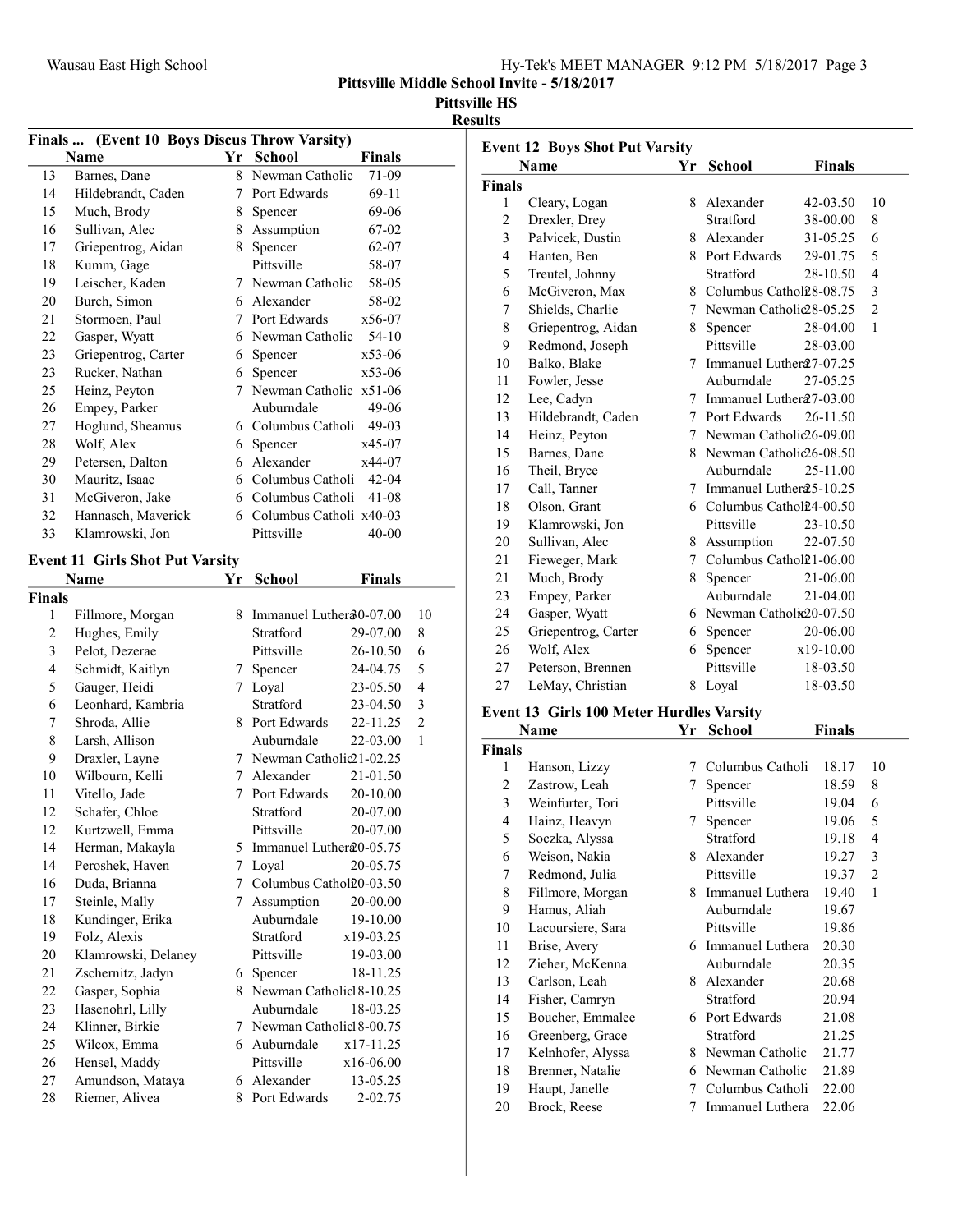| <b>Pittsville HS</b> |
|----------------------|
| <b>Results</b>       |

| <b>Finals</b>  | (Event 13 Girls 100 Meter Hurdles Varsity)     |    |                           |               |                |
|----------------|------------------------------------------------|----|---------------------------|---------------|----------------|
|                | Name                                           |    | Yr School                 | <b>Finals</b> |                |
| 21             | Brooks, Erin                                   | 6  | Spencer                   | 22.41         |                |
| 22             | Hanten, Isabella                               |    | 6 Port Edwards            | 22.67         |                |
| 23             | Gasper, Sophia                                 |    | 8 Newman Catholic         | 23.28         |                |
| 24             | Drewiske, Julia                                |    | 8 Immanuel Luthera x23.91 |               |                |
|                | <b>Event 14 Boys 100 Meter Hurdles Varsity</b> |    |                           |               |                |
|                | Name                                           |    | Yr School                 | <b>Finals</b> |                |
| <b>Finals</b>  |                                                |    |                           |               |                |
| 1              | Petersen, Zach                                 |    | 8 Port Edwards            | 18.07         | 10             |
| 2              | Smith, Orion                                   |    | 8 Columbus Catholi        | 18.59         | 8              |
| 3              | Kumm, Gage                                     |    | Pittsville                | 19.22         | 6              |
| $\overline{4}$ | Ebner, Cole                                    |    | Stratford                 | 19.57         | 5              |
| 5              | Syring, Brock                                  |    | Stratford                 | 20.21         | 4              |
| 6              | McGiveron, Max                                 |    | 8 Columbus Catholi        | 20.84         | 3              |
| 7              | Griepentrog, Aidan                             |    | 8 Spencer                 | 21.00         | $\overline{2}$ |
| 8              | Wirtz, Chase                                   |    | 7 Spencer                 | 21.08         | 1              |
| 9              | Nieman, Kyle                                   |    | 6 Spencer                 | 21.46         |                |
| 10             | Verdone, Antonio                               |    | Stratford                 | 21.77         |                |
| 11             | Redmond, Jack                                  |    | Pittsville                | 22.06         |                |
| 12             | Bacon, Connor                                  |    | 6 Spencer                 | x22.23        |                |
| 13             | Anfinson, Keagan                               | 6  | Alexander                 | 22.61         |                |
| 14             | DeByle, Zach                                   |    | 6 Newman Catholic         | 23.84         |                |
|                |                                                |    |                           |               |                |
|                | <b>Event 15 Girls 100 Meter Dash Varsity</b>   |    |                           |               |                |
|                | Name                                           | Υr | <b>School</b>             | <b>Finals</b> |                |
| <b>Finals</b>  |                                                |    |                           |               |                |
| 1              | Trowbridge, Katelyn                            |    | Auburndale                | 14.24         | 10             |
| $\overline{c}$ | Hamus, Paityn                                  |    | 8 Auburndale              | 14.31         | 8              |
| 3              | Krings, Maddie                                 |    | Auburndale                | 14.75         | 6              |
| 4              | Leonhardt, Mckenna                             |    | Stratford                 | 14.86         | 5              |
| 5              | O'Connor, Madison                              |    | 8 Port Edwards            | 15.00         | 4              |
| 6              | Nieman, Lydia                                  |    | 8 Spencer                 | 15.13         | 3              |
| 7              | Faber, Haley                                   |    | 8 Spencer                 | 15.28         | 2              |
| 8              | Jewell, Annalise                               |    | Auburndale                | x15.36        |                |
| 9              | Ambord, Elsie                                  |    | 8 Newman Catholic         | 15.49         | 1              |
| 10             | Brewton, Chasie                                |    | Auburndale                | x15.55        |                |
| 11             | Zvolena, Alyssia                               |    | 6 Loyal                   | 15.80         |                |
| 12             | Peters, Tegan                                  | 8. | Newman Catholic           | 15.82         |                |
| 13             | Meissner, Mia                                  |    | Auburndale                | x15.86        |                |
| 14             | Hoffmann, Gracie                               |    | Assumption                | 15.92         |                |
| 15             | Lindner, Allison                               |    | Stratford                 | 15.96         |                |
| 16             | Escamilla, Izzy                                |    | 7 Alexander               | 15.99         |                |
| 17             | Mock, Natalie                                  |    | 8 Port Edwards            | 16.07         |                |
| 17             | Garcia-Moya, Maria                             |    | 6 Columbus Catholi        | 16.07         |                |
| 19             | Collins, Kennedy                               |    | Pittsville                | 16.12         |                |
| 20             | Boucher, Emmalee                               |    | 6 Port Edwards            |               |                |
|                |                                                |    |                           | 16.15         |                |
| 21             | Scherer, Leah                                  | 6  | Loyal                     | 16.18         |                |

23 Hopperdietzel, Haylee 8 Spencer 16.35<br>24 Duda, Brianna 7 Columbus Catholi 16.40 Puda, Brianna 7 Columbus Catholi 16.40<br>Wilson, Olivia 7 Assumption 16.48 25 Wilson, Olivia 7 Assumption 16.48<br>26 Schooley, Rachel Pittsville 16.61 26 Schooley, Rachel Pittsville 16.61<br>27 Hoffman, Billie Stratford 16.64 27 16.64 Hoffman, Billie Stratford 28 x16.72 Holcomb, Lauren Stratford

| IES |                  |    |                        |        |
|-----|------------------|----|------------------------|--------|
| 29  | Lyon, Courtney   | 8  | Spencer                | x16.79 |
| 30  | Shroda, Allie    | 8. | Port Edwards           | x16.88 |
| 31  | Aumann, Halle    | 6  | Loyal                  | x17.13 |
| 32  | Kurtzwell, Emma  |    | Pittsville             | 17.25  |
| 33  | Groth, Callan    |    | 6 Newman Catholic      | 17.36  |
| 34  | Downs, Rebekah   |    | Pittsville             | x17.43 |
| 35  | Boyer, Emily     |    | 6 Columbus Catholi     | 17.84  |
| 36  | Miller, Sarah    |    | Loyal                  | x18.00 |
| 37  | Drewiske, Kara   | 5. | Immanuel Luthera       | 19.25  |
| 38  | Schoenick, Amber |    | Assumption             | 20.11  |
| 39  | McIntyre, Abenet |    | Newman Catholic x21.25 |        |
|     |                  |    |                        |        |

#### Event 16 Boys 100 Meter Dash Varsity

|                | <b>Name</b>        | Yr | <b>School</b>           | <b>Finals</b> |                |
|----------------|--------------------|----|-------------------------|---------------|----------------|
| Finals         |                    |    |                         |               |                |
| 1              | Roberson, Terrance |    | Auburndale              | 13.47         | 10             |
| $\overline{2}$ | Redmond, Joseph    |    | Pittsville              | 13.67         | 8              |
| 3              | Brotowitz, Austin  |    | 8 Alexander             | 13.73         | 6              |
| $\overline{4}$ | Duellman, Reed     |    | 8 Assumption            | 13.79         | 5              |
| 5              | Khang, Bruce       |    | 8 Alexander             | 13.95         | $\overline{4}$ |
| 6              | Gaulke, Luke       |    | Stratford               | 14.18         | 3              |
| 7              | Schafer, Addison   |    | Stratford               | 14.43         | $\overline{2}$ |
| 8              | Denniston, Jordan  |    | Pittsville              | 14.51         | 0.5            |
| 8              | Theil, Bryce       |    | Auburndale              | 14.51         | 0.5            |
| 10             | Kopplin, Jed       |    | Stratford               | 14.57         |                |
| 11             | Rueth, Logan       |    | Stratford               | x14.81        |                |
| 12             | Maher, Jesse       |    | 6 Port Edwards          | 14.88         |                |
| 13             | Bauer, Elliott     |    | 6 Spencer               | 14.92         |                |
| 14             | Fox, Codi          |    | Pittsville              | 14.93         |                |
| 15             | Call, Tanner       | 7  | <b>Immanuel Luthera</b> | 15.36         |                |
| 16             | Lanzi, Joe         |    | Assumption              | 15.52         |                |
| 17             | Brenner, Nick      |    | 8 Newman Catholic       | 15.66         |                |
| 18             | Schultz, Manny     |    | 5 Immanuel Luthera      | 15.68         |                |
| 19             | Ruggles, Jaden     | 8  | Loyal                   | 15.77         |                |
| 20             | Cardelli, Nathan   | 8  | Assumption              | 15.80         |                |
| 21             | Poeschel, Cody     |    | Auburndale              | 15.89         |                |
| 22             | Yeske, Lucas       |    | Auburndale              | x16.05        |                |
| 23             | Cronan, Colin      |    | 7 Port Edwards          | 16.07         |                |
| 24             | Brandt, Kaleb      | 7  | Spencer                 | 16.20         |                |
| 25             | Hoglund, Sheamus   |    | 6 Columbus Catholi      | 16.27         |                |
| 26             | Drexler, Dylan     | 7  | Spencer                 | 16.41         |                |
| 27             | Mauritz, Isaac     | 6  | Columbus Catholi        | 16.44         |                |
| 28             | Lecy, Blayke       |    | 6 Port Edwards          | 16.61         |                |
| 29             | Krause, Cooper     | 7  | Spencer                 | x17.01        |                |
| 30             | Jenson, Hunter     | 7  | Alexander               | 17.79         |                |
| 31             | Trickle, Ben       | 6  | <b>Immanuel Luthera</b> | 18.72         |                |

#### Event 17 Girls 1600 Meter Run Varsity

|        | Name                |   | Yr School  | <b>Finals</b> |     |
|--------|---------------------|---|------------|---------------|-----|
| Finals |                     |   |            |               |     |
|        | Schley, Savannah    | 8 | Loyal      | 5:46.74       | -10 |
|        | Wehrman, Emily      |   | Spencer    | 6:15.67       | 8   |
|        | Hasenohrl, Victoria |   | Auburndale | 6:22.31       | 6   |
| 4      | Jaeger, Meghan      |   | Assumption | 6:23.90       | 5   |
|        | Escamilla, Izzy     |   | Alexander  | 6:31.69       | 4   |
|        | Kloos, Lily         |   | Auburndale | 6:34.59       | 3   |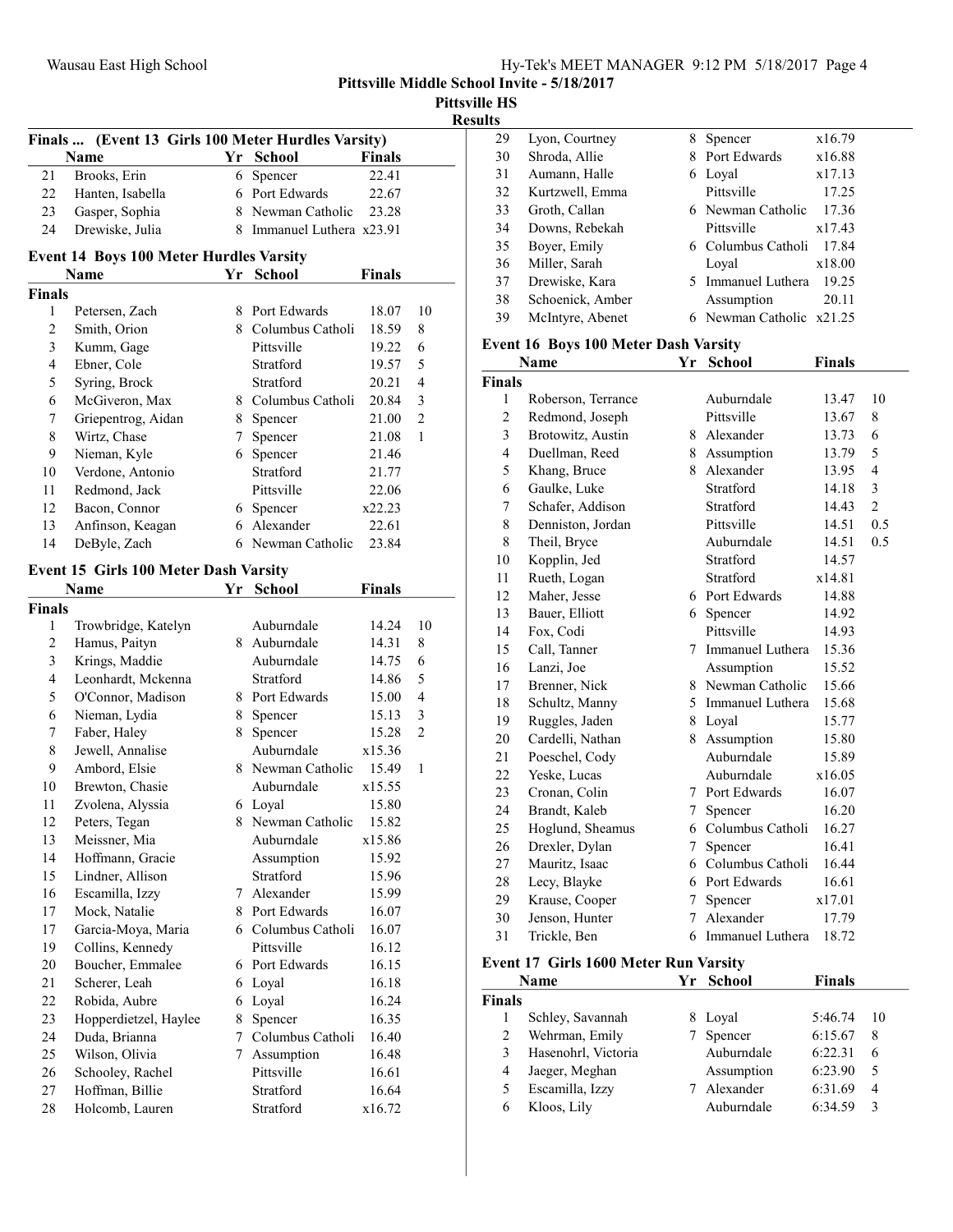Pittsville HS

Results

|                | Finals  (Event 17 Girls 1600 Meter Run Varsity) |        |                           |               |                |
|----------------|-------------------------------------------------|--------|---------------------------|---------------|----------------|
|                | Name                                            |        | Yr School                 | <b>Finals</b> |                |
| 7              | Jennings, Aliyah                                | 6      | Immanuel Luthera 6:47.22  |               | $\overline{c}$ |
| 8              | Martin, Taylor                                  | 7      | Port Edwards              | 6:56.47       | $\mathbf{1}$   |
| 9              | Hamus, Katerina                                 |        | Assumption                | 7:21.59       |                |
| 10             | Searles, Gillian                                |        | 6 Port Edwards            | 7:31.44       |                |
| 11             | Delasky, Alli                                   | 8      | Port Edwards              | 7:54.02       |                |
| 12             | Hensel, Maddy                                   |        | Pittsville                | 11:38.16      |                |
|                | <b>Event 18 Boys 1600 Meter Run Varsity</b>     |        |                           |               |                |
|                | Name                                            | Yr     | <b>School</b>             | <b>Finals</b> |                |
| Finals         |                                                 |        |                           |               |                |
| 1              | Lee, Noah                                       |        | Assumption                | 5:14.90       | 10             |
| $\overline{2}$ | Lundgren, Carl                                  |        | Auburndale                | 5:29.38       | 8              |
| 3              | Schultz, Noah                                   |        | Auburndale                | 5:36.07       | 6              |
| 4              | Gellerup, Nathan                                |        | 8 Alexander               | 5:39.58       | 5              |
| 5              | Ross, Erek                                      |        | 6 Newman Catholic 5:41.64 |               | $\overline{4}$ |
| 6              | Peterson, Brennen                               |        | Pittsville                | 5:47.69       | 3              |
| 7              | Genteman, Seth                                  |        | 8 Loyal                   | 5:58.67       | $\overline{2}$ |
| 8              | Jewell, Charlie                                 |        | Auburndale                | 6:01.39       | $\mathbf{1}$   |
| 9              | David, Matthew                                  | 7      | Newman Catholic 6:06.89   |               |                |
| 10             | Danielson, Evan                                 |        | Stratford                 | 6:08.43       |                |
| 11             | Gibbs, Nathan                                   |        | 6 Port Edwards            | 6:08.86       |                |
| 12             | Leischer, Kaden                                 | 7      | Newman Catholic 6:16.06   |               |                |
| 13             | Stormoen, Paul                                  | 7      | Port Edwards              | 6:26.58       |                |
| 14             | Anderson, Malachai                              | 6      | Spencer                   | 6:30.73       |                |
| 15             | Rucker, Caleb                                   | 7      | Spencer                   | 6:45.92       |                |
| 16             | Sullivan, Alec                                  | 8      | Assumption                | 6:54.31       |                |
| 17             | Fieweger, Mark                                  | $\tau$ | Columbus Catholi 7:05.45  |               |                |

#### Event 19 Girls 4x200 Meter Relay Varsity

18 O'Connor, Maxwell 7 Port Edwards 8:05.57

|               | <b>Team</b>            | Relav          | <b>Finals</b>        |    |
|---------------|------------------------|----------------|----------------------|----|
| <b>Finals</b> |                        |                |                      |    |
| 1             | Columbus Catholic      |                | 2:03.34              | 10 |
|               | 1) Torbey, Mira 6      |                | 2) Stratman, Lily 6  |    |
|               | 3) Jicinsky, Emmalee 8 |                | 4) Hanson, Lizzy 7   |    |
| 2             | Spencer                |                | 2:05.20              | 8  |
|               | 1) Faber, Haley 8      |                | 2) Hainz, Heavyn 7   |    |
|               | 3) Mannigel, Zalexis 8 |                | 4) Nieman, Lydia 8   |    |
| 3             | Auburndale             |                | 2:05.96              | 6  |
|               | 1) Raab, Morgan        |                | 2) Weiler, Brianna   |    |
|               | 3) Ertl, Josie         |                | 4) Karl, Jordyn      |    |
| 4             | Assumption             |                | 2:06.98              | 5  |
|               | 1) Casey, Catlin       | 2) Ethan, Kate |                      |    |
|               | 3) Steinle, Mally 7    |                | 4) Kerman, Kayla 7   |    |
| 5             | Stratford              |                | 2:07.26              | 4  |
|               | 1) Weiland, Janilee    |                | 2) Kauffman, Sydney  |    |
|               | 3) Hauke, Gracie       |                | 4) Fisher, Camryn    |    |
| 6             | Alexander              |                | 2:08.55              | 3  |
|               | 1) Garza, Sophia 7     |                | 2) Goffin, Lacey 8   |    |
|               | 3) Amundson, Mataya 6  |                | 4) Wilbourn, Kelli 7 |    |
| 7             | Stratford              | B              | x2:11.59             |    |
|               | 1) Zuelke, Sarah       |                | 2) Golbach, Lydia    |    |
|               | 3) Wiesman, Allison    |                | 4) Soczka, Alyssa    |    |
|               |                        |                |                      |    |

| . |                       |                      |  |
|---|-----------------------|----------------------|--|
|   | Immanuel Lutheran     | 2:11.74              |  |
|   | 1) Brise, Avery 6     | 2) Brock, Reese 7    |  |
|   | 3) Jennings, Aliyah 6 | 4) Schultz, Kaycee 6 |  |
|   | Spencer               | x2:22.25             |  |
|   | 1) Kibbel, Karly 7    | 2) Brooks, Erin 6    |  |
|   | 3) Taylor, Arielle 8  | 4) Miller, Savana 6  |  |
|   |                       |                      |  |

## Event 20 Boys 4x200 Meter Relay Varsity

|                | Team                    | Relay                | Finals                  |    |
|----------------|-------------------------|----------------------|-------------------------|----|
| <b>Finals</b>  |                         |                      |                         |    |
| 1              | Port Edwards            |                      | 1:44.83                 | 10 |
|                | 1) Hernandez, Alex 8    | 2) Tranel, Quinton 8 |                         |    |
|                | 3) Gibbs, David 8       |                      | 4) Freeberg, Reuben 8   |    |
| $\mathfrak{D}$ | Alexander               |                      | 1:57.75                 | 8  |
|                | 1) Hudson, Logan 8      | 2) Ebert, Damien 8   |                         |    |
|                | 3) Brotowitz, Austin 8  | 4) Ebbe, Hunter 6    |                         |    |
| 3              | Columbus Catholic       |                      | 2:01.34                 | 6  |
|                | 1) Fischer, Kevin 8     |                      | 2) McGiveron, Max 8     |    |
|                | 3) Olson, Grant 6       | 4) Smith, Orion 8    |                         |    |
| 4              | Pittsville              |                      | 2:02.41                 | 5  |
|                | 1) Grimm, Wyatt         | 2) Carlson, Gunnar   |                         |    |
|                | 3) Fox, Codi            | 4) Wilke, Trace      |                         |    |
| 5              | Stratford               |                      | 2:06.20                 | 4  |
|                | 1) Fisher, Keegan       | 2) Krieg, Lance      |                         |    |
|                | 3) Grabow, Sawyer       | 4) Weigel, Conner    |                         |    |
| 6              | Spencer                 |                      | 2:17.54                 | 3  |
|                | 1) Bacon, Connor 6      |                      | 2) Schmidt, Carson 7    |    |
|                | 3) Eikleberry, Kaizer 7 |                      | 4) Anderson, Malachai 6 |    |

#### Event 21 Girls 400 Meter Dash Varsity

|               | Name               | Yr | <b>School</b>            | <b>Finals</b> |                |
|---------------|--------------------|----|--------------------------|---------------|----------------|
| <b>Finals</b> |                    |    |                          |               |                |
| 1             | Smith, Kya         | 7  | Alexander                | 1:07.92       | 10             |
| 2             | Olsen, Lauryn      |    | Auburndale               | 1:08.71       | 8              |
| 3             | Oertel, Abbygail   |    | Stratford                | 1:10.36       | 6              |
| 4             | Elmhorst, Abby     | 7  | Alexander                | 1:13.76       | 5              |
| 5             | Dolan, Grace       |    | 6 Assumption             | 1:13.93       | 4              |
| 6             | Zieher, McKenna    |    | Auburndale               | 1:14.33       | 3              |
| 7             | Malovrh, Kayla     | 8. | Newman Catholic 1:14.99  |               | $\overline{c}$ |
| 8             | Lindner, Allison   |    | Stratford                | 1:16.93       | 1              |
| 9             | Scherer, Leah      | 6  | Loyal                    | 1:18.28       |                |
| 10            | Glover, Laycee     | 6  | Spencer                  | 1:18.51       |                |
| 11            | Wichlacz, Delaney  | 8  | Spencer                  | 1:19.38       |                |
| 12            | Houseworth, Bianca | 8  | Alexander                | 1:20.50       |                |
| 13            | Pozayt, Anna       |    | Pittsville               | 1:21.59       |                |
| 14            | McDonald, Shayla   | 7  | Port Edwards             | 1:22.23       |                |
| 15            | Kaja, Ally         |    | Immanuel Luthera 1:27.81 |               |                |

#### Event 22 Boys 400 Meter Dash Varsity

|               | Name             | Yr School                    | <b>Finals</b> |    |
|---------------|------------------|------------------------------|---------------|----|
| <b>Finals</b> |                  |                              |               |    |
|               | McCarty, Charlie | 8 Newman Catholic 1:03.19 10 |               |    |
| 2             | Brown, Kyler     | 6 Alexander                  | 1:05.23       |    |
| 3             | Vanderhoof, Max  | Stratford                    | 1:06.28       | 6  |
| 4             | Kolar, Aiden     | Pittsville                   | 1:06.75       | -5 |
| 5             | Brotowitz, Leo   | 6 Alexander                  | 1:07.03       |    |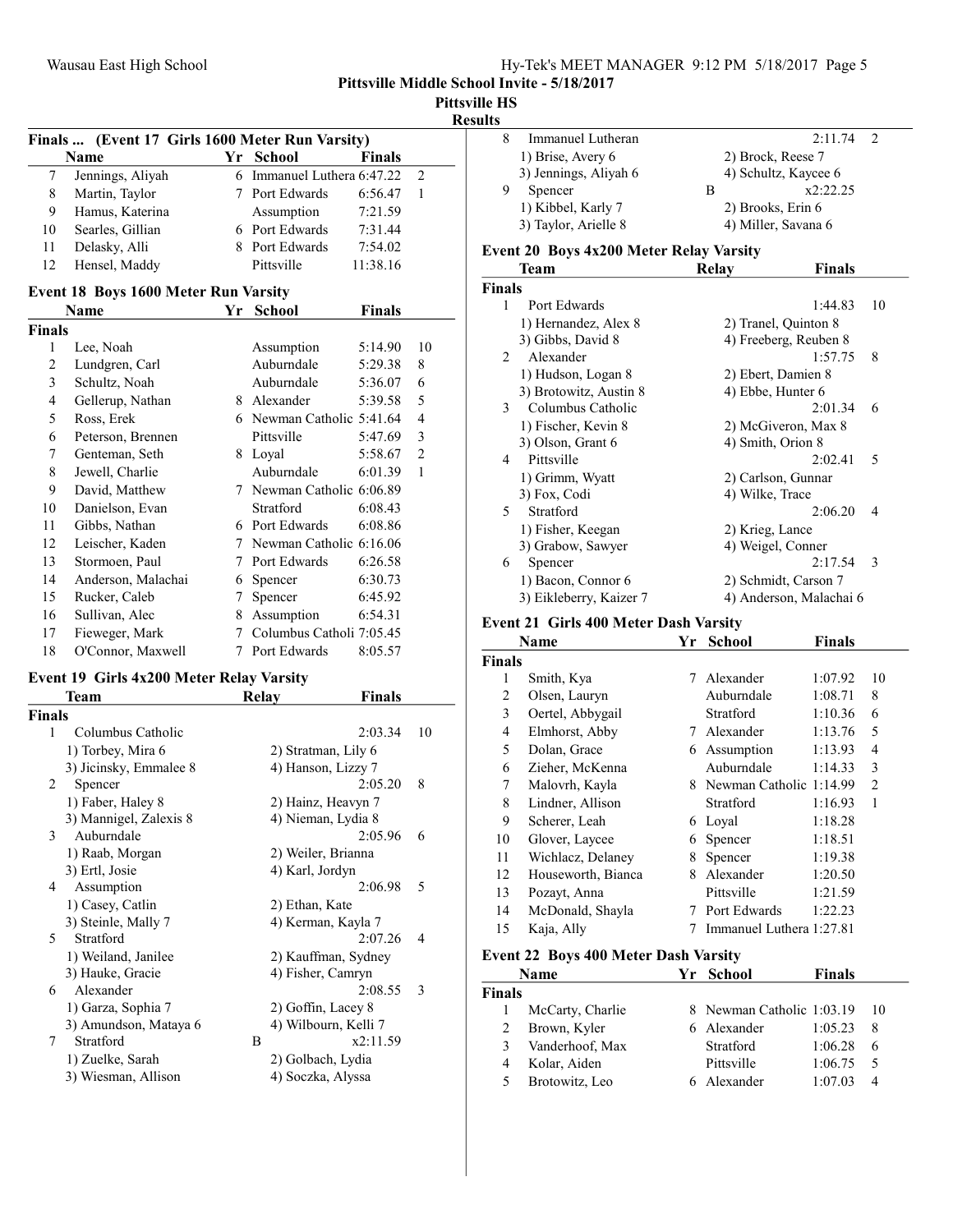Pittsville Middle School Invite - 5/18/2017

Pittsville HS

Results

|    |                   |   | Finals  (Event 22 Boys 400 Meter Dash Varsity) |               |               |
|----|-------------------|---|------------------------------------------------|---------------|---------------|
|    | <b>Name</b>       |   | Yr School                                      | <b>Finals</b> |               |
| 6  | Gorst, Will       |   | Spencer                                        | 1:07.35       | 3             |
|    | Lee, Cadyn        |   | 7 Immanuel Luthera 1:13.23                     |               | $\mathcal{L}$ |
| 8  | Riemer, Dylan     |   | 6 Columbus Catholi 1:15.69                     |               |               |
| 9  | Tranel, Timothy   |   | 6 Port Edwards                                 | 1:17.53       |               |
| 10 | Tiggerus, Steele  |   | 7 Port Edwards                                 | 1:18.41       |               |
| 11 | Miller, Braedon   | 8 | Spencer                                        | 1:20.18       |               |
| 12 | Drexler, Dylan    |   | Spencer                                        | 1:21.82       |               |
| 13 | Gasper, Wyatt     |   | 6 Newman Catholic 1:22.57                      |               |               |
| 14 | Martinson, Austin |   | 6 Port Edwards                                 | 1:25.19       |               |

# Event 23 Girls 4x100 Meter Relay Varsity

|               | Team                       | <b>Relay</b> | <b>Finals</b>                    |                |
|---------------|----------------------------|--------------|----------------------------------|----------------|
| <b>Finals</b> |                            |              |                                  |                |
| 1             | Pittsville                 |              | 57.47                            | 10             |
|               | 1) Ortner, Savanna         |              | 2) Redmond, Julia                |                |
|               | 3) Weinfurter, Tori        |              | 4) Lacoursiere, Sara             |                |
| 2             | Auburndale                 |              | 57.55                            | 8              |
|               | 1) Hamus, Paityn 8         |              | 2) Jewell, Annalise              |                |
|               | 3) Rennhack, Chloe         |              | 4) Krings, Maddie                |                |
| 3             | Assumption                 |              | 58.81                            | 6              |
|               | 1) Casey, Catlin           |              | 2) Daniels, Lily 7               |                |
|               | 3) Ethan, Kate             |              | 4) Hintz, Carly 8                |                |
| 4             | Stratford                  |              | 58.96                            | 4.5            |
|               | 1) Leonhardt, Mckenna      |              | 2) Krueger, Hannah               |                |
|               | 3) Oertel, Abbygail        |              | 4) Fons, Kelsey                  |                |
| 4             | Spencer                    |              | 58.96                            | 4.5            |
|               | 1) Faber, Haley 8          |              | 2) Mannigel, Zalexis 8           |                |
|               | 3) Nieman, Lydia 8         |              | 4) Taylor, Arielle 8             |                |
| 6             | Loyal                      |              | 1:01.27                          | 3              |
|               | 1) Hederer, Brianna 8      |              | 2) Smith, Paige 7                |                |
|               | 3) Peroshek, Haven 7       |              | 4) Kubista, Abrial 7             |                |
| 7             | Alexander                  |              | 1:01.69                          | $\overline{2}$ |
|               | 1) Brost, Jada 7           |              | 2) Smith, Kya 7                  |                |
|               | 3) McChesney, Maddie 6     |              | 4) Wilbourn, Kelli 7             |                |
| 8             | Newman Catholic            |              | 1:01.80                          | 1              |
|               | 1) Klinner, Birkie 7       |              | 2) Peters, Tegan 8               |                |
|               | 3) Weis, Emma 8            |              | 4) Ambord, Elsie 8               |                |
| 9             | Columbus Catholic          |              | 1:04.23                          |                |
|               | 1) Boyer, Emily 6          |              | 2) Stratman, Lily 6              |                |
|               | 3) Haupt, Janelle 7        |              | 4) Garcia-Moya, Maria 6          |                |
| 10            | Alexander                  | B            | x1:04.64                         |                |
|               | 1) Garza, Sophia 7         |              | 2) Steinhofel, Destiny 6         |                |
| 11            | 3) Kawleski, Alaina 6      | B            | 4) Campbell, Kiara 6<br>x1:05.52 |                |
|               | Spencer                    |              |                                  |                |
|               | 1) Wichlacz, Delaney 8     |              | 2) Lyon, Courtney 8              |                |
|               | 3) Hopperdietzel, Haylee 8 |              | 4) Glover, Laycee 6              |                |

#### Event 24 Boys 4x100 Meter Relay Varsity Team Relay Finals

| <b>Finals</b>        |                       |    |
|----------------------|-----------------------|----|
| Port Edwards         | 50.10                 | 10 |
| 1) Hernandez, Alex 8 | 2) Tranel, Quinton 8  |    |
| 3) Gibbs, David 8    | 4) Freeberg, Reuben 8 |    |

| $\overline{2}$ | Alexander                   |   | 8<br>53.20                   |
|----------------|-----------------------------|---|------------------------------|
|                | 1) Khang, Bruce 8           |   | 2) Wood, Will 8              |
|                | 3) Gildenzoph, Bryce 6      |   | 4) Brotowitz, Leo 6          |
| 3              | Stratford                   |   | 54.63<br>6                   |
|                | 1) Kopplin, Jed             |   | 2) Stuttgen, Karter          |
|                | 3) Gaulke, Luke             |   | 4) Gross, Beau               |
| 4              | Pittsville                  |   | 5<br>55.98                   |
|                | 1) Redmond, Joseph          |   | 2) Kolar, Aiden              |
|                | 3) Peterson, Brennen        |   | 4) Denniston, Jordan         |
| 5              | Immanuel Lutheran           |   | 59.92<br>4                   |
|                | 1) Balko, Blake 7           |   | 2) Lee, Cadyn 7              |
|                | 3) Call, Tanner 7           |   | 4) Fetterer, Dominick 7      |
| 6              | Spencer                     |   | 59.99<br>3                   |
|                | 1) Clark, Connor 8          |   | 2) Gorst, Will 7             |
|                | 3) Bauer, Elliott 6         |   | 4) Anderson, Malachai 6      |
| 7              | Port Edwards                | B | x1:00.06                     |
|                | 1) Maher, Jesse 6           |   | 2) Hernandez-Lubecke, Hunter |
|                | 3) Hernandez-Lubecke, Jon 6 |   | 4) Hewitt, Hunter 7          |
| 8              | Assumption                  |   | 1:02.82<br>$\mathcal{L}$     |
|                | 1) Duellman, Reed 8         |   | 2) Statz, cade               |
|                | 3) Cardelli, Nathan 8       |   | 4) Lanzi, Joe                |
| 9              | Columbus Catholic           |   | 1:05.41<br>1                 |
|                | 1) Hoglund, Sheamus 6       |   | 2) Kumm, Ethan 7             |
|                | 3) Hannasch, Maverick 6     |   | 4) Mauritz, Isaac 6          |
| 10             | Alexander                   | B | x1:09.80                     |
|                | 1) Anfinson, Keagan 6       |   | 2) Cleary, Logan 8           |
|                | 3) Neduzak, Aiden 6         |   | 4) Palvicek, Dustin 8        |

# Event 25 Girls 800 Meter Run Varsity

|                | Name                | Yr | <b>School</b>            | <b>Finals</b> |                |
|----------------|---------------------|----|--------------------------|---------------|----------------|
| <b>Finals</b>  |                     |    |                          |               |                |
| 1              | Schley, Savannah    | 8  | Loyal                    | 2:32.31       | 10             |
| $\overline{2}$ | Zenner, Errika      |    | Auburndale               | 2:44.59       | 8              |
| 3              | Kubis, Clara        | 7  | Assumption               | 2:48.72       | 6              |
| 4              | Torbey, Mira        | 6  | Columbus Catholi 2:49.10 |               | 5              |
| 5              | Wehrman, Emily      | 7  | Spencer                  | 2:49.51       | $\overline{4}$ |
| 6              | Jaeger, Meghan      |    | Assumption               | 2:53.34       | 3              |
| 7              | Steinhofel, Destiny | 6. | Alexander                | 2:54.00       | $\overline{2}$ |
| 8              | Golbach, Lydia      |    | Stratford                | 2:55.38       | 1              |
| 9              | Richardson, Autumn  |    | Auburndale               | 2:58.35       |                |
| 10             | Brost, Jada         | 7  | Alexander                | 3:00.47       |                |
| 11             | Kloos, Lily         |    | Auburndale               | 3:01.96       |                |
| 12             | Kundinger, Erika    |    | Auburndale               | x3:05.36      |                |
| 13             | Dolan, Grace        | 6  | Assumption               | 3:05.82       |                |
| 14             | Fueller, Natalie    |    | Pittsville               | 3:05.92       |                |
| 15             | McChesney, Maddie   | 6  | Alexander                | 3:07.12       |                |
| 16             | Martin, Taylor      | 7  | Port Edwards             | 3:08.96       |                |
| 17             | Campbell, Kiara     | 6  | Alexander                | x3:10.92      |                |
| 18             | Hamus, Katerina     |    | Assumption               | x3:11.78      |                |
| 19             | Fillmore, Morgan    | 8  | Immanuel Luthera 3:18.81 |               |                |
| 20             | Cicha, Anna         | 8  | Newman Catholic 3:19.56  |               |                |
| 21             | Frederick, Savanna  |    | Pittsville               | 3:22.50       |                |
| 22             | Brock, Reese        | 7  | Immanuel Luthera 3:25.56 |               |                |
| 23             | Searles, Gillian    | 6  | Port Edwards             | 3:26.34       |                |
| 24             | Delasky, Alli       | 8  | Port Edwards             | 3:31.62       |                |
| 25             | Greenberg, Grace    |    | Stratford                | 3:41.08       |                |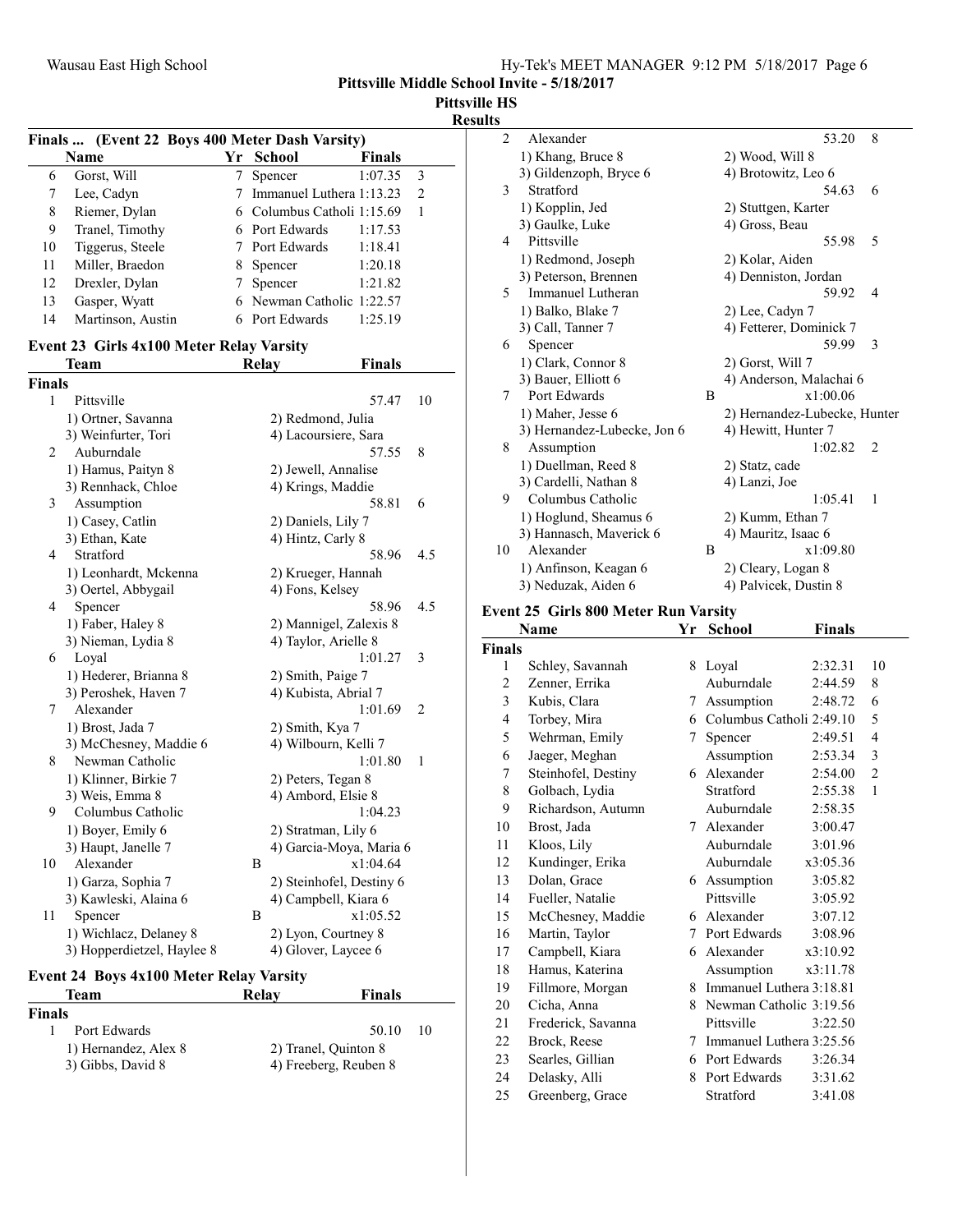| Hy-Tek's MEET MANAGER 9:12 PM 5/18/2017 Page 7 |  |
|------------------------------------------------|--|
|------------------------------------------------|--|

Results

|                | Finals  (Event 25 Girls 800 Meter Run Varsity) |                |                            |               |                |
|----------------|------------------------------------------------|----------------|----------------------------|---------------|----------------|
|                | Name                                           |                | Yr School                  | <b>Finals</b> |                |
| 26             | Tolzman, Emma                                  |                | Pittsville                 | 3:42.43       |                |
| 27             | Drewiske, Julia                                |                | 8 Immanuel Luthera 3:43.60 |               |                |
| 28             | Pozayt, Anna                                   |                | Pittsville                 | x3:48.68      |                |
|                | <b>Event 26 Boys 800 Meter Run Varsity</b>     |                |                            |               |                |
|                | Name                                           | Yr             | <b>School</b>              | <b>Finals</b> |                |
| <b>Finals</b>  |                                                |                |                            |               |                |
| 1              | Lee, Noah                                      |                | Assumption                 | 2:26.47       | 10             |
| $\overline{c}$ | Lundgren, Carl                                 |                | Auburndale                 | 2:30.13       | 8              |
| 3              | Wilke, Trace                                   |                | Pittsville                 | 2:32.98       | 6              |
| $\overline{4}$ | Schultz, Noah                                  |                | Auburndale                 | 2:33.93       | 5              |
| 5              | Genteman, Seth                                 |                | 8 Loyal                    | 2:33.99       | $\overline{4}$ |
| 6              | Verdone, Antonio                               |                | Stratford                  | 2:40.59       | 3              |
| 7              | Jewell, Charlie                                |                | Auburndale                 | 2:44.60       | $\overline{2}$ |
| 8              | Ross, Erek                                     |                | 6 Newman Catholic 2:45.75  |               | $\mathbf{1}$   |
| 9              | Gibbs, Nathan                                  |                | 6 Port Edwards             | 2:48.74       |                |
| 10             | Ebbe, Hunter                                   |                | 6 Alexander                | 2:49.71       |                |
| 11             | David, Matthew                                 |                | 7 Newman Catholic 2:52.15  |               |                |
| 12             | Riemer, Dylan                                  |                | 6 Columbus Catholi 2:58.70 |               |                |
| 13             | Wirtz, Chase                                   | 7              | Spencer                    | 3:11.69       |                |
| 14             | Miller, Braedon                                | 8              | Spencer                    | 3:13.91       |                |
| 15             | Stoflet, Colin                                 | 5 <sup>1</sup> | Immanuel Luthera 3:15.29   |               |                |
| 16             | Zuelke, Ben                                    |                | Stratford                  | 3:25.05       |                |
| 17             | Petersen, Dalton                               |                | 6 Alexander                | 3:39.03       |                |
| 18             | Trickle, Ben                                   |                | 6 Immanuel Luthera 3:49.58 |               |                |
| 19             | Burch, Simon                                   | 6              | Alexander                  | 4:22.51       |                |

#### Event 27 Girls 200 Meter Dash Varsity

|                | Name                | Yr | <b>School</b>     | Finals |                |
|----------------|---------------------|----|-------------------|--------|----------------|
| Finals         |                     |    |                   |        |                |
| 1              | Trowbridge, Katelyn |    | Auburndale        | 29.70  | 10             |
| $\overline{c}$ | O'Connor, Madison   | 8  | Port Edwards      | 30.51  | 8              |
| 3              | Weiland, Janilee    |    | Stratford         | 30.60  | 6              |
| $\overline{4}$ | Schultz, Kaycee     | 6  | Immanuel Luthera  | 30.74  | 5              |
| 5              | Hainz, Heavyn       | 7  | Spencer           | 31.88  | 4              |
| 6              | Weiler, Brianna     |    | Auburndale        | 32.31  | 3              |
| 7              | Ertl, Josie         |    | Auburndale        | 32.32  | $\overline{2}$ |
| 8              | Karl, Jordyn        |    | Auburndale        | x32.34 |                |
| 9              | Meissner, Mia       |    | Auburndale        | x32.42 |                |
| 10             | Brewton, Chasie     |    | Auburndale        | x32.51 |                |
| 11             | Weis, Emma          |    | 8 Newman Catholic | 32.62  | $\mathbf{1}$   |
| 12             | Mannigel, Zalexis   | 8  | Spencer           | 32.69  |                |
| 13             | Ortner, Savanna     |    | Pittsville        | 32.70  |                |
| 14             | Malovrh, Kayla      | 8. | Newman Catholic   | 32.75  |                |
| 15             | Kubista, Abrial     | 7  | Loyal             | 33.01  |                |
| 16             | Yoder, Lily         |    | Stratford         | 33.02  |                |
| 17             | Kawleski, Alaina    |    | 6 Alexander       | 33.19  |                |
| 18             | Hoffmann, Gracie    |    | Assumption        | 33.45  |                |
| 19             | Daniels, Lily       | 7  | Assumption        | 33.51  |                |
| 20             | Hederer, Brianna    | 8  | Loyal             | 33.53  |                |
| 21             | Smith, Paige        | 7  | Loyal             | 34.16  |                |
| 22             | Downs, Rebekah      |    | Pittsville        | 34.42  |                |
| 23             | Boucher, Emmalee    | 6  | Port Edwards      | 34.70  |                |
| 24             | Robida, Aubre       | 6  | Loyal             | x34.78 |                |

| 25 | Shroda, Allie         |   | 8 Port Edwards           | 35.18  |
|----|-----------------------|---|--------------------------|--------|
| 26 | Wilson, Olivia        | 7 | Assumption               | 35.30  |
| 27 | Kelnhofer, Alyssa     |   | Newman Catholic          | 35.57  |
| 28 | Brenner, Natalie      |   | 6 Newman Catholic x35.64 |        |
| 29 | Hopperdietzel, Haylee | 8 | Spencer                  | 36.14  |
| 30 | Klamrowski, Delaney   |   | Pittsville               | 36.15  |
| 31 | Brooks, Erin          |   | 6 Spencer                | x37.07 |
| 32 | Pelot, Dezerae        |   | Pittsville               | x37.14 |
| 33 | Kaja, Ally            |   | Immanuel Luthera         | 37.62  |
| 34 | Riemer, Alivea        | 8 | Port Edwards             | x39.22 |
| 35 | Schoenick, Amber      |   | Assumption               | x43.72 |
|    |                       |   |                          |        |

## Event 28 Boys 200 Meter Dash Varsity

|                | Name               | Yr | School             | <b>Finals</b> |                |
|----------------|--------------------|----|--------------------|---------------|----------------|
| Finals         |                    |    |                    |               |                |
| 1              | Roberson, Terrance |    | Auburndale         | 27.46         | 10             |
| $\overline{c}$ | Statz, cade        |    | Assumption         | 29.53         | 8              |
| 3              | Olson, Grant       |    | 6 Columbus Catholi | 29.69         | 6              |
| 4              | Gildenzoph, Bryce  | 6  | Alexander          | 29.70         | 4.5            |
| 4              | Fischer, Kevin     |    | 8 Columbus Catholi | 29.70         | 4.5            |
| 6              | Schulz, Aiden      |    | 8 Port Edwards     | 30.16         | 3              |
| 7              | Carlson, Gunnar    |    | Pittsville         | 30.43         | $\overline{2}$ |
| 8              | Bender, Reese      |    | 8 Port Edwards     | 30.50         | $\mathbf{1}$   |
| 9              | Hemauer, Jonah     |    | 8 Newman Catholic  | 30.73         |                |
| 10             | Grimm, Wyatt       |    | Pittsville         | 31.88         |                |
| 11             | Eikleberry, Kaizer | 7  | Spencer            | 32.21         |                |
| 12             | Schultz, Manny     | 5. | Immanuel Luthera   | 32.55         |                |
| 13             | Schmidt, Carson    | 7  | Spencer            | 32.62         |                |
| 14             | Yeske, Lucas       |    | Auburndale         | 32.83         |                |
| 15             | Clark, Connor      | 8  | Spencer            | 33.12         |                |
| 16             | Ruggles, Jaden     | 8  | Loyal              | 33.26         |                |
| 16             | Grabow, Sawyer     |    | Stratford          | 33.26         |                |
| 18             | Nieman, Cameron    |    | 8 Spencer          | x33.92        |                |
| 19             | Ebner, Cole        |    | Stratford          | 33.98         |                |
| 20             | Neduzak, Aiden     |    | 6 Alexander        | 34.09         |                |
| 21             | Cronan, Colin      | 7  | Port Edwards       | 35.18         |                |
| 22             | Kumm, Ethan        |    | 7 Columbus Catholi | 35.62         |                |
| 23             | Tranel, Timothy    |    | 6 Port Edwards     | x35.77        |                |
| 24             | Dahl, Kaedyn       |    | Stratford          | 36.72         |                |
| 25             | Jenson, Hunter     |    | 7 Alexander        | 37.70         |                |
| 26             | Klamrowski, Jon    |    | Pittsville         | 38.20         |                |
| 27             | DeByle, Zach       |    | 6 Newman Catholic  | 38.76         |                |
|                |                    |    |                    |               |                |

# Event 29 Girls 4x400 Meter Relay Varsity

|               | <b>Team</b>           | Relay           | Finals                 |    |
|---------------|-----------------------|-----------------|------------------------|----|
| <b>Finals</b> |                       |                 |                        |    |
|               | Auburndale            |                 | 4:54.69                | 10 |
|               | 1) Zenner, Errika     |                 | 2) Olsen, Lauryn       |    |
|               | 3) Richardson, Autumn |                 | 4) Hasenohrl, Victoria |    |
| 2             | Assumption            |                 | 4:58.01                | -8 |
|               | 1) Hintz, Carly 8     |                 | 2) Kerman, Kayla 7     |    |
|               | 3) Kubis, Clara 7     |                 | 4) Steinle, Mally 7    |    |
| 3             | Stratford             |                 | 4:58.56                | 6  |
|               | 1) Zuelke, Sarah      |                 | 2) Soczka, Alyssa      |    |
|               | 3) Oertel, Autumm     | 4) Serwe, Kayla |                        |    |